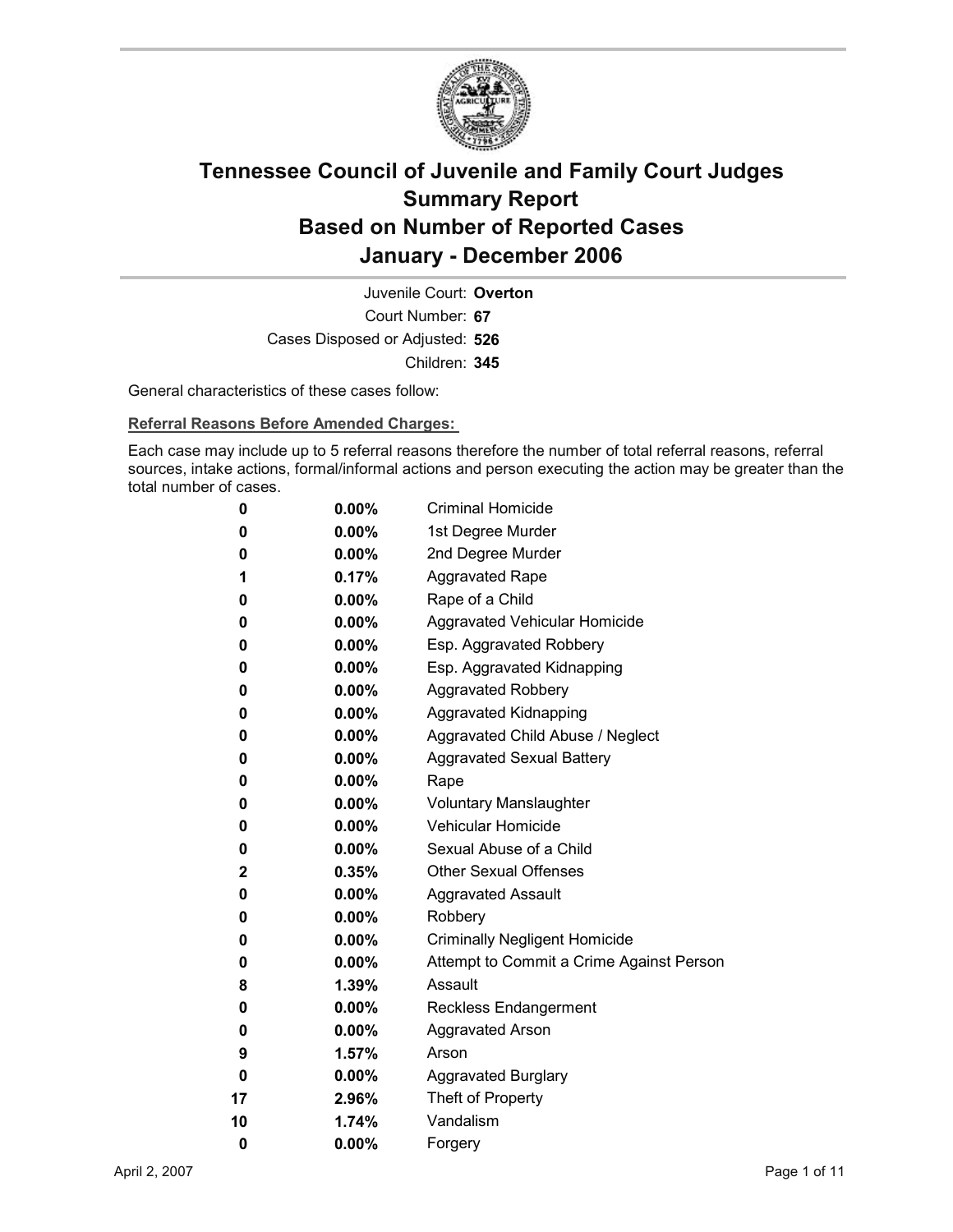

Court Number: **67** Juvenile Court: **Overton** Cases Disposed or Adjusted: **526** Children: **345**

#### **Referral Reasons Before Amended Charges:**

Each case may include up to 5 referral reasons therefore the number of total referral reasons, referral sources, intake actions, formal/informal actions and person executing the action may be greater than the total number of cases.

| 1            | 0.17%    | <b>Worthless Checks</b>                                     |
|--------------|----------|-------------------------------------------------------------|
| 0            | $0.00\%$ | Illegal Possession / Fraudulent Use of Credit / Debit Cards |
| 9            | 1.57%    | <b>Burglary</b>                                             |
| 0            | $0.00\%$ | Unauthorized Use of a Vehicle                               |
| 0            | $0.00\%$ | <b>Cruelty to Animals</b>                                   |
| 0            | $0.00\%$ | Sale of Controlled Substances                               |
| 4            | 0.70%    | <b>Other Drug Offenses</b>                                  |
| 0            | 0.00%    | Possession of Controlled Substances                         |
| 0            | 0.00%    | <b>Criminal Attempt</b>                                     |
| 0            | $0.00\%$ | Carrying Weapons on School Property                         |
| 0            | $0.00\%$ | Unlawful Carrying / Possession of a Weapon                  |
| 1            | 0.17%    | <b>Evading Arrest</b>                                       |
| 0            | $0.00\%$ | Escape                                                      |
| 1            | 0.17%    | Driving Under Influence (DUI)                               |
| 16           | 2.78%    | Possession / Consumption of Alcohol                         |
| 0            | $0.00\%$ | Resisting Stop, Frisk, Halt, Arrest or Search               |
| 0            | $0.00\%$ | <b>Aggravated Criminal Trespass</b>                         |
| $\mathbf{2}$ | 0.35%    | Harassment                                                  |
| 0            | $0.00\%$ | Failure to Appear                                           |
| 0            | $0.00\%$ | Filing a False Police Report                                |
| 0            | 0.00%    | Criminal Impersonation                                      |
| 0            | $0.00\%$ | <b>Disorderly Conduct</b>                                   |
| 0            | 0.00%    | <b>Criminal Trespass</b>                                    |
| 0            | $0.00\%$ | <b>Public Intoxication</b>                                  |
| 0            | $0.00\%$ | Gambling                                                    |
| 89           | 15.48%   | <b>Traffic</b>                                              |
| 0            | $0.00\%$ | <b>Local Ordinances</b>                                     |
| 6            | 1.04%    | Violation of Wildlife Regulations                           |
| 1            | 0.17%    | Contempt of Court                                           |
| 2            | 0.35%    | <b>Violation of Probation</b>                               |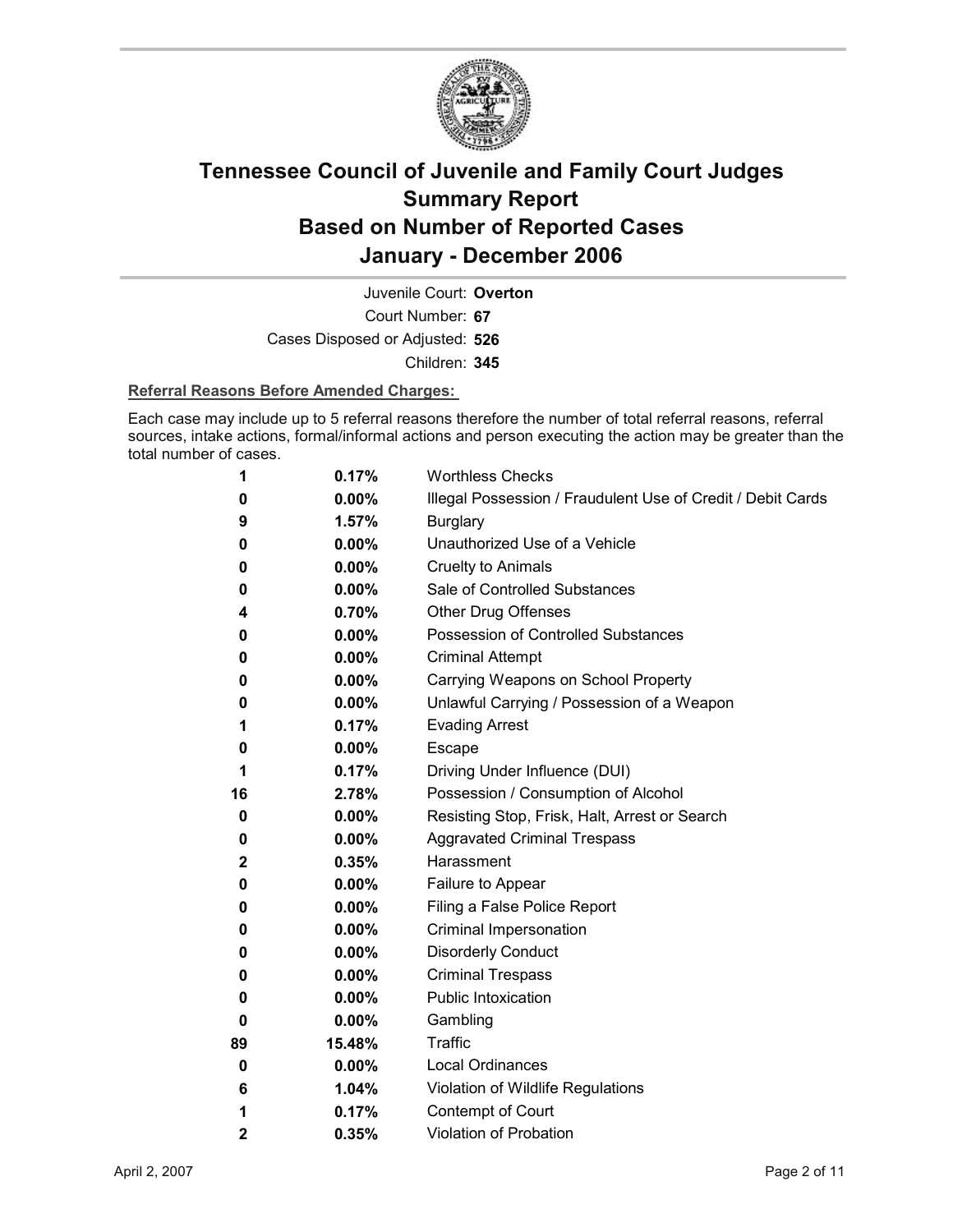

Court Number: **67** Juvenile Court: **Overton** Cases Disposed or Adjusted: **526** Children: **345**

#### **Referral Reasons Before Amended Charges:**

Each case may include up to 5 referral reasons therefore the number of total referral reasons, referral sources, intake actions, formal/informal actions and person executing the action may be greater than the total number of cases.

| 575         | 100.00%  | <b>Total Referrals</b>                |
|-------------|----------|---------------------------------------|
| 15          | 2.61%    | Other                                 |
| 0           | 0.00%    | <b>Consent to Marry</b>               |
| 0           | $0.00\%$ | <b>Request for Medical Treatment</b>  |
| 53          | 9.22%    | <b>Child Support</b>                  |
| 25          | 4.35%    | Paternity / Legitimation              |
| 0           | $0.00\%$ | Visitation                            |
| 15          | 2.61%    | Custody                               |
| 0           | $0.00\%$ | <b>Foster Care Review</b>             |
| 0           | 0.00%    | <b>Administrative Review</b>          |
| 123         | 21.39%   | <b>Judicial Review</b>                |
| 0           | 0.00%    | Violation of Informal Adjustment      |
| 0           | 0.00%    | Violation of Pretrial Diversion       |
| 1           | 0.17%    | <b>Termination of Parental Rights</b> |
| 35          | 6.09%    | Dependency / Neglect                  |
| 0           | 0.00%    | <b>Physically Abused Child</b>        |
| 0           | 0.00%    | Sexually Abused Child                 |
| 23          | 4.00%    | <b>Violation of Curfew</b>            |
| $\mathbf 2$ | 0.35%    | Violation of a Valid Court Order      |
| 41          | 7.13%    | Possession of Tobacco Products        |
| $\bf{0}$    | $0.00\%$ | Out-of-State Runaway                  |
| $\mathbf 2$ | 0.35%    | In-State Runaway                      |
| 7           | 1.22%    | <b>Unruly Behavior</b><br>Truancy     |
| 54          | 9.39%    |                                       |
| 0           | 0.00%    | <b>Violation of Aftercare</b>         |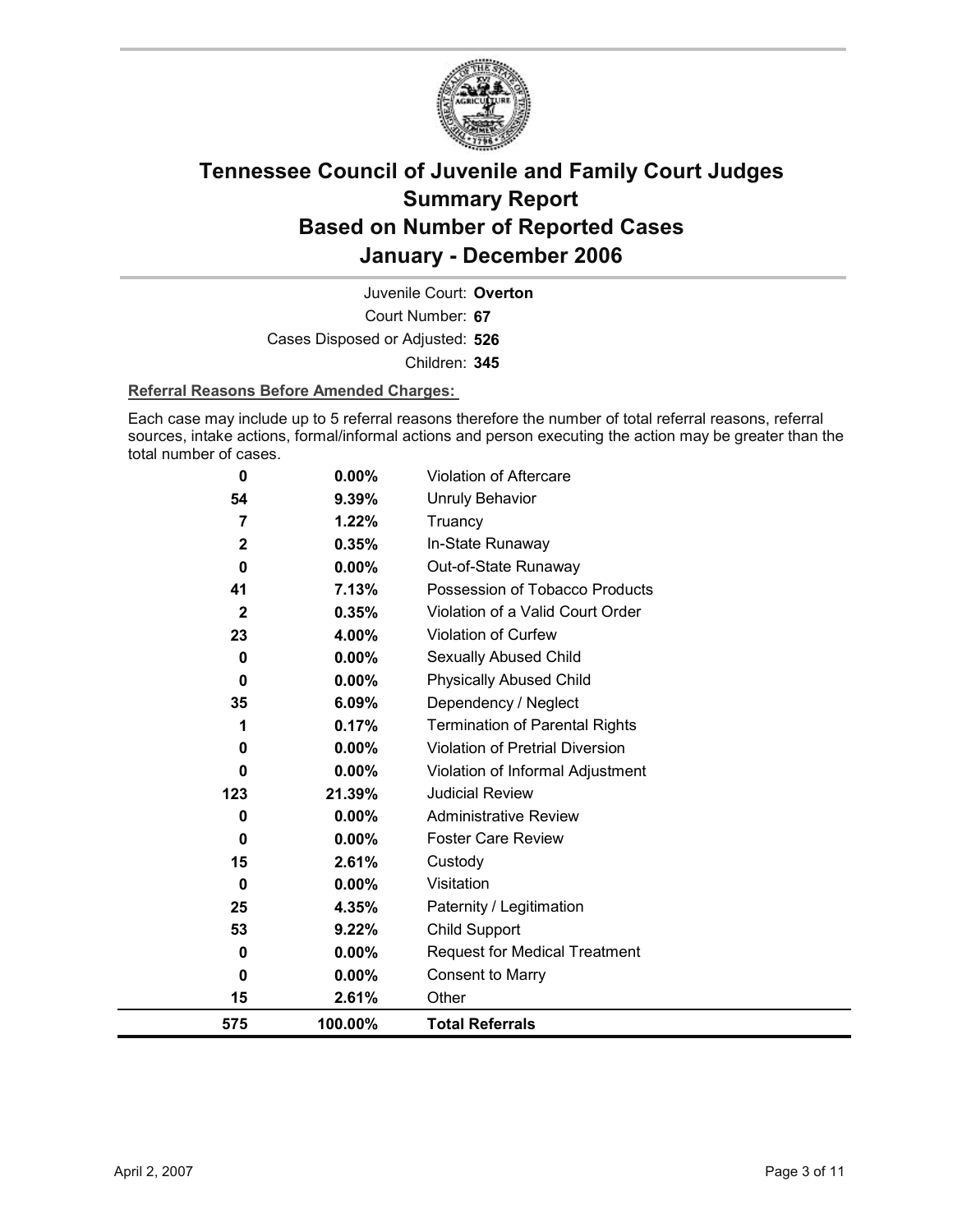

|                            |                                 | Juvenile Court: Overton           |
|----------------------------|---------------------------------|-----------------------------------|
|                            |                                 | Court Number: 67                  |
|                            | Cases Disposed or Adjusted: 526 |                                   |
|                            |                                 | Children: 345                     |
| <b>Referral Sources: 1</b> |                                 |                                   |
| 237                        | 41.22%                          | Law Enforcement                   |
| 35                         | 6.09%                           | Parents                           |
| 6                          | 1.04%                           | <b>Relatives</b>                  |
| 0                          | 0.00%                           | Self                              |
| 46                         | 8.00%                           | School                            |
| 0                          | 0.00%                           | <b>CSA</b>                        |
| 38                         | 6.61%                           | <b>DCS</b>                        |
| 6                          | 1.04%                           | Other State Department            |
| 59                         | 10.26%                          | <b>District Attorney's Office</b> |
| 127                        | 22.09%                          | <b>Court Staff</b>                |
| 3                          | 0.52%                           | Social Agency                     |
| 4                          | 0.70%                           | <b>Other Court</b>                |
| 10                         | 1.74%                           | Victim                            |
| 0                          | 0.00%                           | Child & Parent                    |
| 0                          | 0.00%                           | Hospital                          |
| 0                          | 0.00%                           | Unknown                           |
| 4                          | 0.70%                           | Other                             |
| 575                        | 100.00%                         | <b>Total Referral Sources</b>     |

### **Age of Child at Referral: 2**

| 345 | 100.00%  | <b>Total Child Count</b> |  |
|-----|----------|--------------------------|--|
| 0   | $0.00\%$ | Unknown / Not Reported   |  |
| 1   | 0.29%    | Ages 19 and Over         |  |
| 103 | 29.86%   | Ages 17 through 18       |  |
| 98  | 28.41%   | Ages 15 through 16       |  |
| 34  | 9.86%    | Ages 13 through 14       |  |
| 6   | 1.74%    | Ages 11 through 12       |  |
| 103 | 29.86%   | Ages 10 and Under        |  |
|     |          |                          |  |

<sup>1</sup> If different than number of Referral Reasons (575), verify accuracy of your court's data.

<sup>2</sup> One child could be counted in multiple categories, verify accuracy of your court's data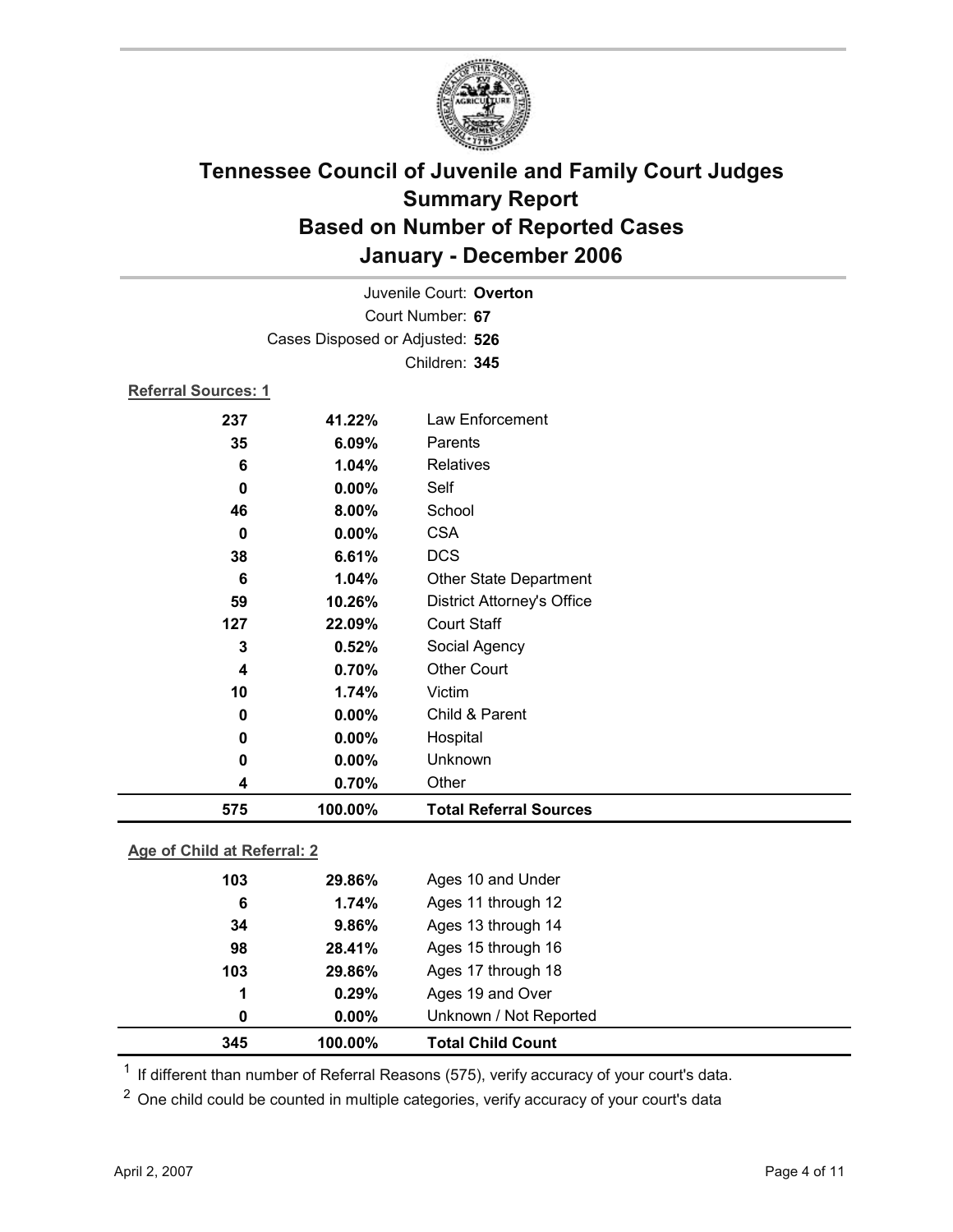

| Juvenile Court: Overton                 |                                 |                          |  |
|-----------------------------------------|---------------------------------|--------------------------|--|
|                                         |                                 | Court Number: 67         |  |
|                                         | Cases Disposed or Adjusted: 526 |                          |  |
|                                         |                                 | Children: 345            |  |
| Sex of Child: 1                         |                                 |                          |  |
| 209                                     | 60.58%                          | Male                     |  |
| 136                                     | 39.42%                          | Female                   |  |
| $\mathbf 0$                             | 0.00%                           | Unknown                  |  |
| 345                                     | 100.00%                         | <b>Total Child Count</b> |  |
| Race of Child: 1                        |                                 |                          |  |
| 341                                     | 98.84%                          | White                    |  |
| 1                                       | 0.29%                           | African American         |  |
| $\mathbf 0$                             | 0.00%                           | Native American          |  |
| 0                                       | 0.00%                           | Asian                    |  |
| $\overline{\mathbf{2}}$                 | 0.58%                           | Mixed                    |  |
| 1                                       | 0.29%                           | Unknown                  |  |
| 345                                     | 100.00%                         | <b>Total Child Count</b> |  |
| <b>Hispanic Origin: 1</b>               |                                 |                          |  |
| $6\phantom{1}6$                         | 1.74%                           | Yes                      |  |
| 338                                     | 97.97%                          | No                       |  |
| 1                                       | 0.29%                           | Unknown                  |  |
| 345                                     | 100.00%                         | <b>Total Child Count</b> |  |
| <b>School Enrollment of Children: 1</b> |                                 |                          |  |
| 175                                     | 50.72%                          | Yes                      |  |
| 68                                      | 19.71%                          | No                       |  |
| 102                                     | 29.57%                          | Unknown                  |  |
| 345                                     | 100.00%                         | <b>Total Child Count</b> |  |

 $1$  One child could be counted in multiple categories, verify accuracy of your court's data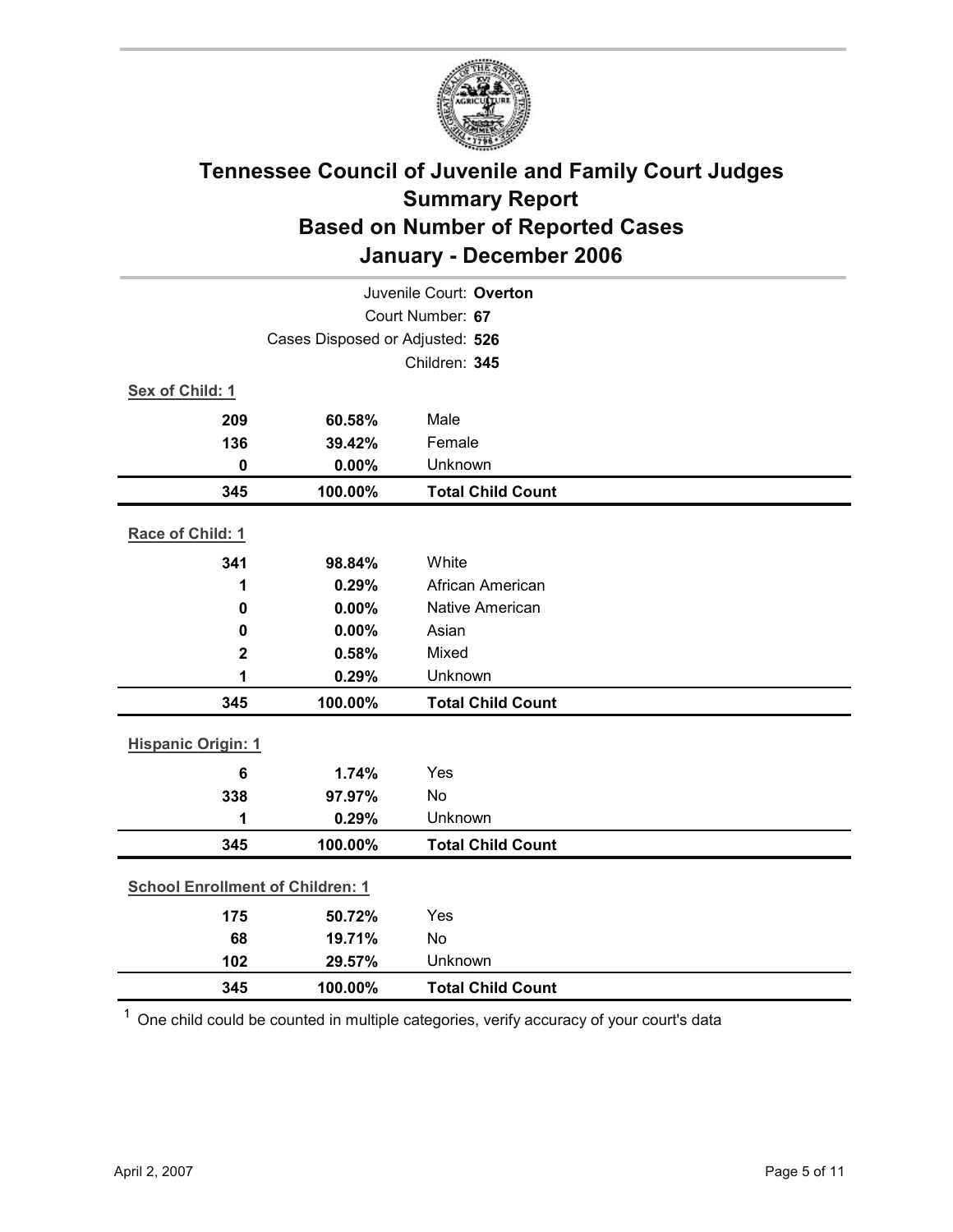

Court Number: **67** Juvenile Court: **Overton** Cases Disposed or Adjusted: **526** Children: **345**

**Living Arrangement of Child at Time of Referral: 1**

| 345 | 100.00%  | <b>Total Child Count</b>     |
|-----|----------|------------------------------|
| 2   | 0.58%    | Other                        |
| 31  | 8.99%    | Unknown                      |
| 0   | $0.00\%$ | Independent                  |
|     | 0.29%    | In an Institution            |
| 0   | $0.00\%$ | In a Residential Center      |
|     | 0.29%    | In a Group Home              |
|     | 2.03%    | With Foster Family           |
| 1   | 0.29%    | <b>With Adoptive Parents</b> |
| 24  | $6.96\%$ | <b>With Relatives</b>        |
| 23  | 6.67%    | With Father                  |
| 130 | 37.68%   | With Mother                  |
| 27  | 7.83%    | With Mother and Stepfather   |
| 4   | 1.16%    | With Father and Stepmother   |
| 94  | 27.25%   | With Both Biological Parents |
|     |          |                              |

#### **Type of Detention: 2**

| 526          | 100.00%  | <b>Total Detention Count</b> |  |
|--------------|----------|------------------------------|--|
| 0            | $0.00\%$ | Other                        |  |
| 524          | 99.62%   | Does Not Apply               |  |
| 0            | $0.00\%$ | <b>Unknown</b>               |  |
| 0            | $0.00\%$ | <b>Psychiatric Hospital</b>  |  |
| 0            | $0.00\%$ | Jail - No Separation         |  |
| 0            | $0.00\%$ | Jail - Partial Separation    |  |
| 0            | $0.00\%$ | Jail - Complete Separation   |  |
| $\mathbf{2}$ | 0.38%    | Juvenile Detention Facility  |  |
| 0            | $0.00\%$ | Non-Secure Placement         |  |
|              |          |                              |  |

 $<sup>1</sup>$  One child could be counted in multiple categories, verify accuracy of your court's data</sup>

 $2$  If different than number of Cases (526) verify accuracy of your court's data.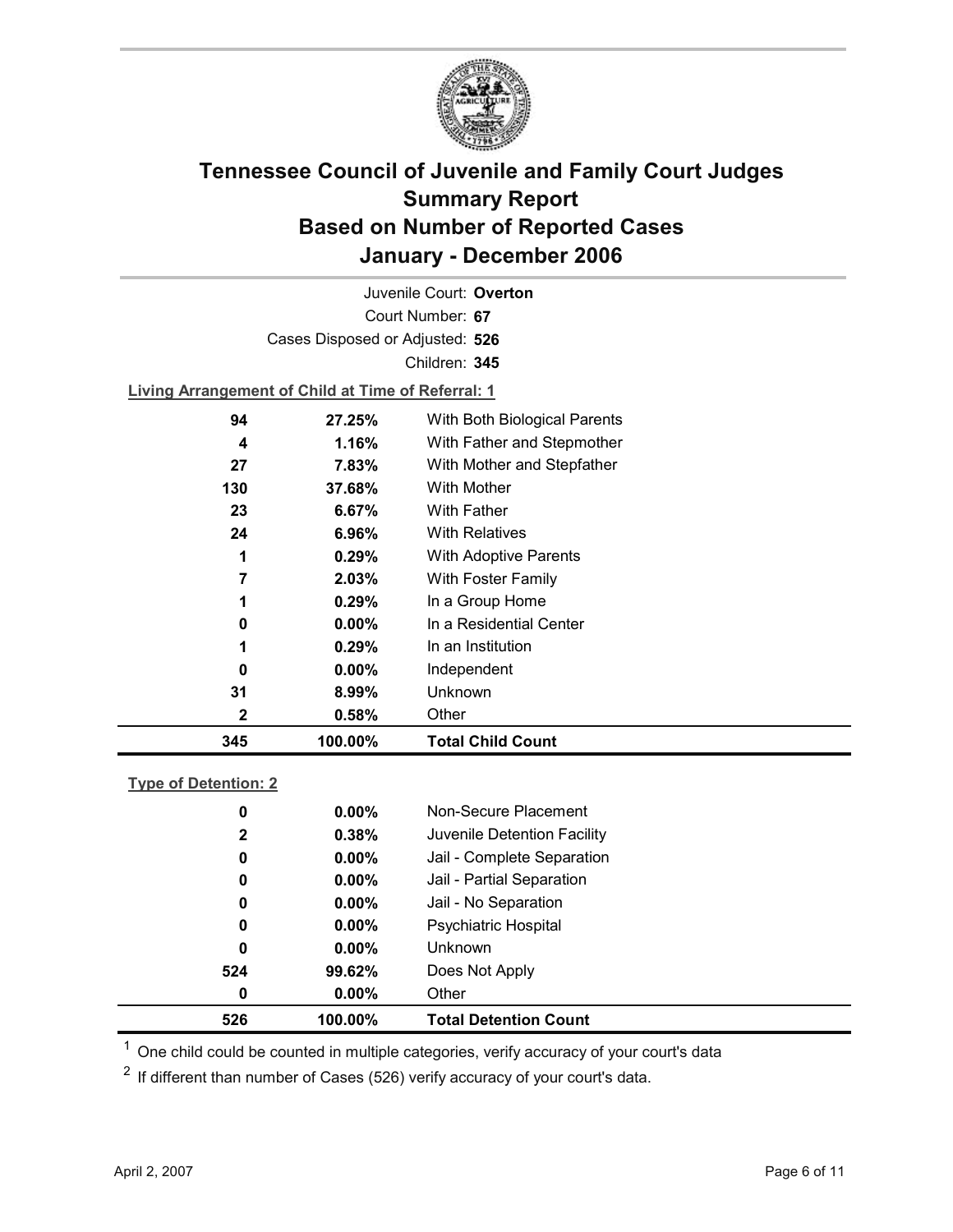

| Juvenile Court: Overton         |                                                    |                                      |  |  |  |
|---------------------------------|----------------------------------------------------|--------------------------------------|--|--|--|
|                                 | Court Number: 67                                   |                                      |  |  |  |
| Cases Disposed or Adjusted: 526 |                                                    |                                      |  |  |  |
|                                 | Children: 345                                      |                                      |  |  |  |
|                                 | <b>Placement After Secure Detention Hearing: 1</b> |                                      |  |  |  |
| $\mathbf 0$                     | 0.00%                                              | Returned to Prior Living Arrangement |  |  |  |
| $\mathbf 2$                     | 0.38%                                              | Juvenile Detention Facility          |  |  |  |
| 0                               | $0.00\%$                                           | Jail                                 |  |  |  |
| 0                               | 0.00%                                              | Shelter / Group Home                 |  |  |  |
| $\bf{0}$                        | $0.00\%$                                           | <b>Foster Family Home</b>            |  |  |  |
| 0                               | $0.00\%$                                           | <b>Psychiatric Hospital</b>          |  |  |  |
| $\bf{0}$                        | $0.00\%$                                           | Unknown / Not Reported               |  |  |  |
| 524                             | 99.62%                                             | Does Not Apply                       |  |  |  |
| $\bf{0}$                        | $0.00\%$                                           | Other                                |  |  |  |
|                                 |                                                    |                                      |  |  |  |
| 526                             | 100.00%                                            | <b>Total Placement Count</b>         |  |  |  |
|                                 |                                                    |                                      |  |  |  |
| <b>Intake Actions: 2</b>        |                                                    |                                      |  |  |  |
| 393                             | 68.35%                                             | <b>Petition Filed</b>                |  |  |  |
| 1                               | 0.17%                                              | <b>Motion Filed</b>                  |  |  |  |
| 52                              | 9.04%                                              | <b>Citation Processed</b>            |  |  |  |
| $\bf{0}$                        | 0.00%                                              | Notification of Paternity Processed  |  |  |  |
| 123                             | 21.39%                                             | Scheduling of Judicial Review        |  |  |  |
| $\bf{0}$                        | 0.00%                                              | Scheduling of Administrative Review  |  |  |  |
| $\bf{0}$                        | 0.00%                                              | Scheduling of Foster Care Review     |  |  |  |
| 0                               | $0.00\%$                                           | Unknown                              |  |  |  |
| 0                               | $0.00\%$                                           | Does Not Apply                       |  |  |  |
| $6\phantom{1}6$<br>575          | 1.04%<br>100.00%                                   | Other<br><b>Total Intake Count</b>   |  |  |  |

 $1$  If different than number of Cases (526) verify accuracy of your court's data.

 $2$  If different than number of Referral Reasons (575), verify accuracy of your court's data.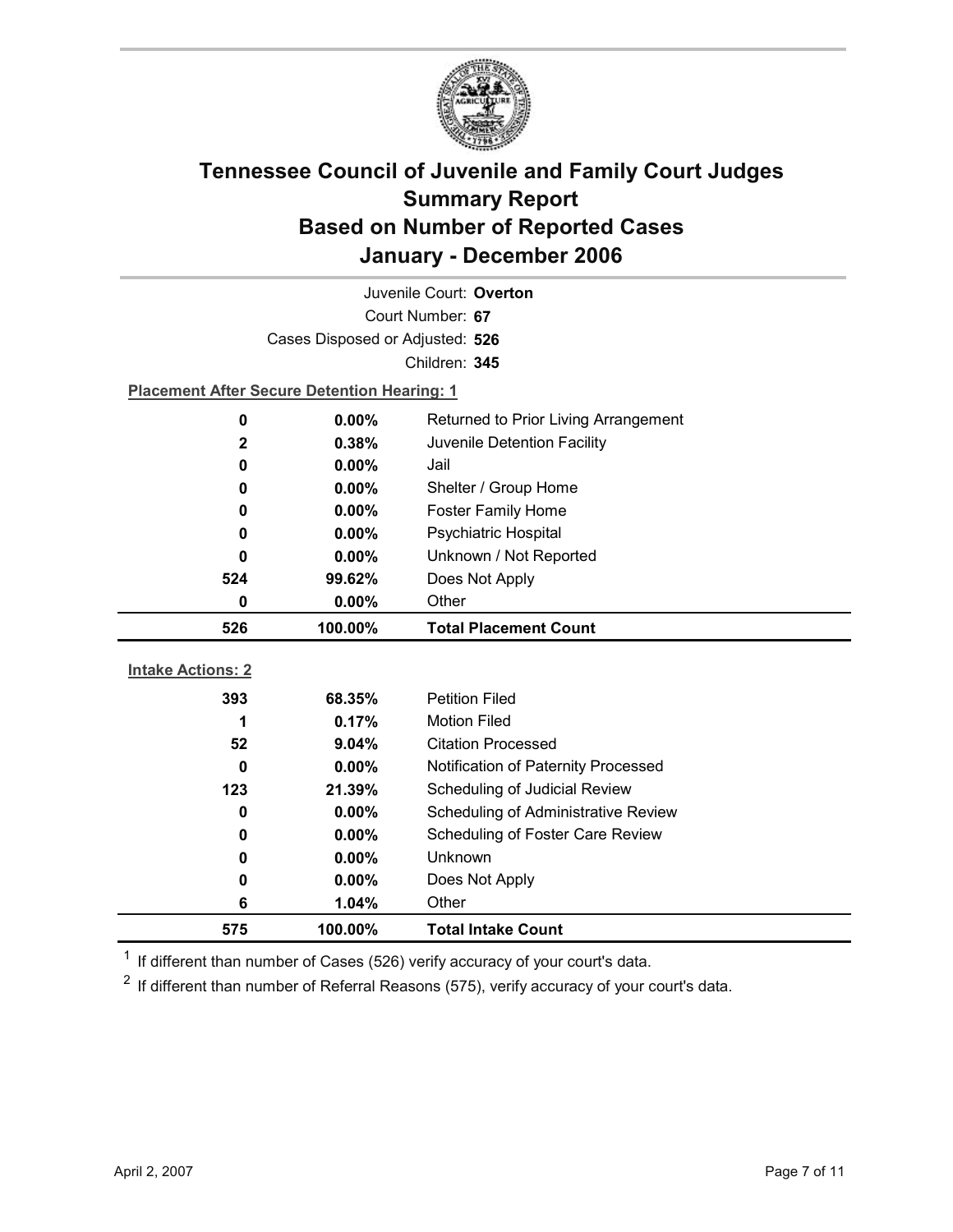

Court Number: **67** Juvenile Court: **Overton** Cases Disposed or Adjusted: **526** Children: **345**

#### **Last Grade Completed by Child: 1**

| 51                                      | 14.78%  | Too Young for School         |
|-----------------------------------------|---------|------------------------------|
| 0                                       | 0.00%   | Preschool                    |
| 5                                       | 1.45%   | Kindergarten                 |
| 1                                       | 0.29%   | 1st Grade                    |
| 4                                       | 1.16%   | 2nd Grade                    |
| 0                                       | 0.00%   | 3rd Grade                    |
| 1                                       | 0.29%   | 4th Grade                    |
| $\mathbf 2$                             | 0.58%   | 5th Grade                    |
| 1                                       | 0.29%   | 6th Grade                    |
| 10                                      | 2.90%   | 7th Grade                    |
| 16                                      | 4.64%   | 8th Grade                    |
| 36                                      | 10.43%  | 9th Grade                    |
| 48                                      | 13.91%  | 10th Grade                   |
| 48                                      | 13.91%  | 11th Grade                   |
| 1                                       | 0.29%   | 12th Grade                   |
| 0                                       | 0.00%   | Non-Graded Special Ed        |
| 8                                       | 2.32%   | <b>GED</b>                   |
| 5                                       | 1.45%   | Graduated                    |
| $\bf{0}$                                | 0.00%   | <b>Never Attended School</b> |
| 108                                     | 31.30%  | Unknown                      |
| 0                                       | 0.00%   | Other                        |
| 345                                     | 100.00% | <b>Total Child Count</b>     |
| <b>Enrolled in Special Education: 1</b> |         |                              |
| 13                                      | 3.77%   | Yes                          |
| 227                                     | 65.80%  | No                           |

 $1$  One child could be counted in multiple categories, verify accuracy of your court's data

**345 100.00% Total Child Count**

**105 30.43%** Unknown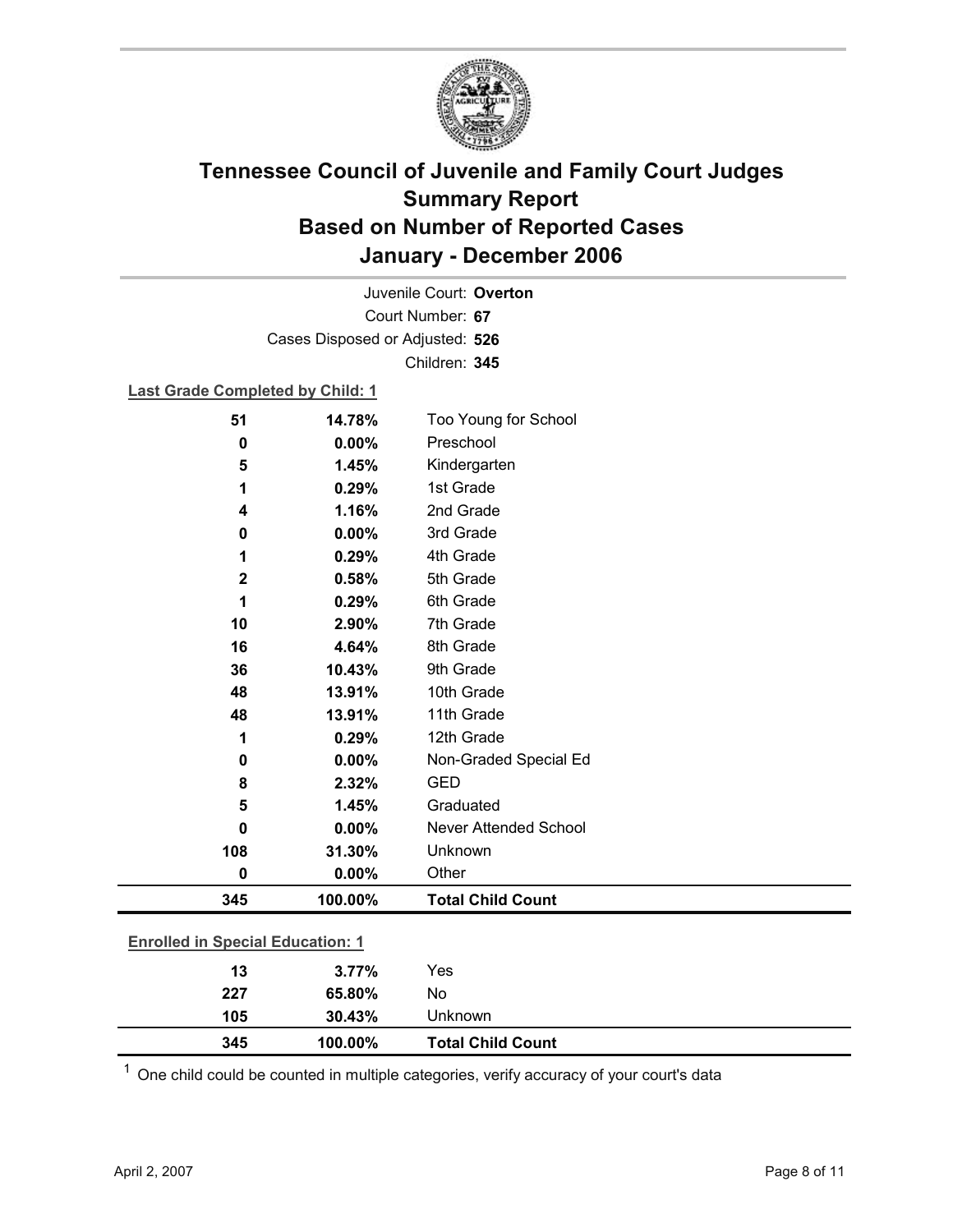

|                              |                                 | Juvenile Court: Overton   |
|------------------------------|---------------------------------|---------------------------|
|                              |                                 | Court Number: 67          |
|                              | Cases Disposed or Adjusted: 526 |                           |
|                              |                                 | Children: 345             |
| <b>Action Executed By: 1</b> |                                 |                           |
| 575                          | 100.00%                         | Judge                     |
| 0                            | $0.00\%$                        | Referee                   |
| 0                            | $0.00\%$                        | <b>YSO</b>                |
| 0                            | $0.00\%$                        | Other                     |
| 0                            | $0.00\%$                        | Unknown / Not Reported    |
| 575                          | 100.00%                         | <b>Total Action Count</b> |

#### **Formal / Informal Actions: 1**

| 0<br>11<br>26<br>239<br>0 | $0.00\%$<br>$1.91\%$<br>4.52%<br>41.57%<br>$0.00\%$ | Charges Cleared by Transfer to Adult Court<br><b>Special Proceeding</b><br>Review Concluded<br>Case Held Open<br>Other<br>Unknown / Not Reported |
|---------------------------|-----------------------------------------------------|--------------------------------------------------------------------------------------------------------------------------------------------------|
|                           |                                                     |                                                                                                                                                  |
|                           |                                                     |                                                                                                                                                  |
|                           |                                                     |                                                                                                                                                  |
|                           |                                                     |                                                                                                                                                  |
| 0                         | $0.00\%$                                            |                                                                                                                                                  |
|                           | 0.17%                                               | <b>Transfer to Adult Court Hearing</b>                                                                                                           |
|                           |                                                     | <b>Pretrial Diversion</b>                                                                                                                        |
| 5                         | $0.87\%$                                            | Informal Adjustment                                                                                                                              |
| 0                         | $0.00\%$                                            | <b>Complaint Substantiated Mentally III</b>                                                                                                      |
| 0                         | $0.00\%$                                            | <b>Complaint Substantiated Abused</b>                                                                                                            |
|                           | 0.17%                                               | Complaint Substantiated Dependent / Neglected                                                                                                    |
| 52                        | 9.04%                                               | <b>Complaint Substantiated Status Offender</b>                                                                                                   |
| 53                        | $9.22\%$                                            | <b>Complaint Substantiated Delinquent</b>                                                                                                        |
| 3                         | 0.52%                                               | Retired / Nolle Prosequi                                                                                                                         |
| 168                       | 29.22%                                              | Dismissed                                                                                                                                        |
|                           | 16                                                  | 2.78%                                                                                                                                            |

 $1$  If different than number of Referral Reasons (575), verify accuracy of your court's data.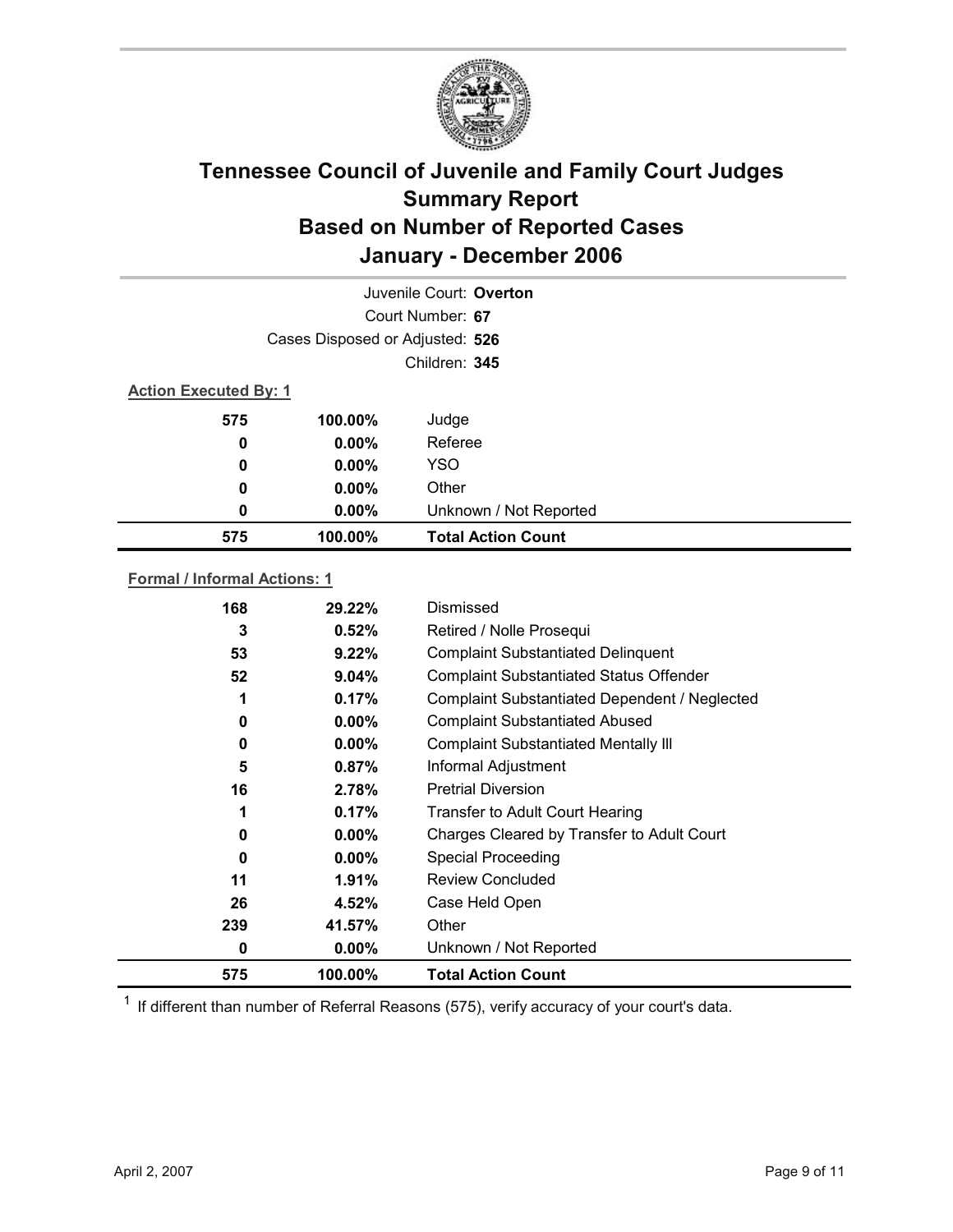

|                                 |                                                       | Juvenile Court: Overton                              |
|---------------------------------|-------------------------------------------------------|------------------------------------------------------|
|                                 |                                                       | Court Number: 67                                     |
| Cases Disposed or Adjusted: 526 |                                                       |                                                      |
|                                 |                                                       | Children: 345                                        |
| <b>Case Outcomes:</b>           | There can be multiple outcomes for one child or case. |                                                      |
| 185                             | 25.31%                                                | <b>Case Dismissed</b>                                |
| 4                               | 0.55%                                                 | Case Retired or Nolle Prosequi                       |
| 5                               | 0.68%                                                 | Warned / Counseled                                   |
| 26                              | 3.56%                                                 | Held Open For Review                                 |
| 0                               | $0.00\%$                                              | Supervision / Probation to Juvenile Court            |
| 0                               | 0.00%                                                 | <b>Probation to Parents</b>                          |
| 8                               | 1.09%                                                 | Referral to Another Entity for Supervision / Service |
| 0                               | 0.00%                                                 | Referred for Mental Health Counseling                |
| 7                               | 0.96%                                                 | Referred for Alcohol and Drug Counseling             |
| 0                               | 0.00%                                                 | Referred to Alternative School                       |
| 0                               | $0.00\%$                                              | Referred to Private Child Agency                     |
| 45                              | 6.16%                                                 | Referred to Defensive Driving School                 |
| 0                               | 0.00%                                                 | Referred to Alcohol Safety School                    |
| 1                               | 0.14%                                                 | Referred to Juvenile Court Education-Based Program   |
| 1                               | 0.14%                                                 | Driver's License Held Informally                     |
| 0                               | $0.00\%$                                              | <b>Voluntary Placement with DMHMR</b>                |
| 0                               | 0.00%                                                 | Private Mental Health Placement                      |
| 0                               | 0.00%                                                 | <b>Private MR Placement</b>                          |
| 0                               | $0.00\%$                                              | Placement with City/County Agency/Facility           |
| 0                               | $0.00\%$                                              | Placement with Relative / Other Individual           |
| 71                              | 9.71%                                                 | Fine                                                 |
| 57                              | 7.80%                                                 | <b>Public Service</b>                                |
| 8                               | 1.09%                                                 | Restitution                                          |
| 0                               | $0.00\%$                                              | <b>Runaway Returned</b>                              |
| 0                               | 0.00%                                                 | No Contact Order                                     |
| 0                               | 0.00%                                                 | Injunction Other than No Contact Order               |
| 0                               | 0.00%                                                 | <b>House Arrest</b>                                  |
| 0                               | 0.00%                                                 | <b>Court Defined Curfew</b>                          |
| 0                               | 0.00%                                                 | Dismissed from Informal Adjustment                   |
| 0                               | 0.00%                                                 | <b>Dismissed from Pretrial Diversion</b>             |
| 1                               | 0.14%                                                 | Released from Probation                              |
| 0                               | 0.00%                                                 | <b>Transferred to Adult Court</b>                    |
| 0                               | 0.00%                                                 | <b>DMHMR Involuntary Commitment</b>                  |